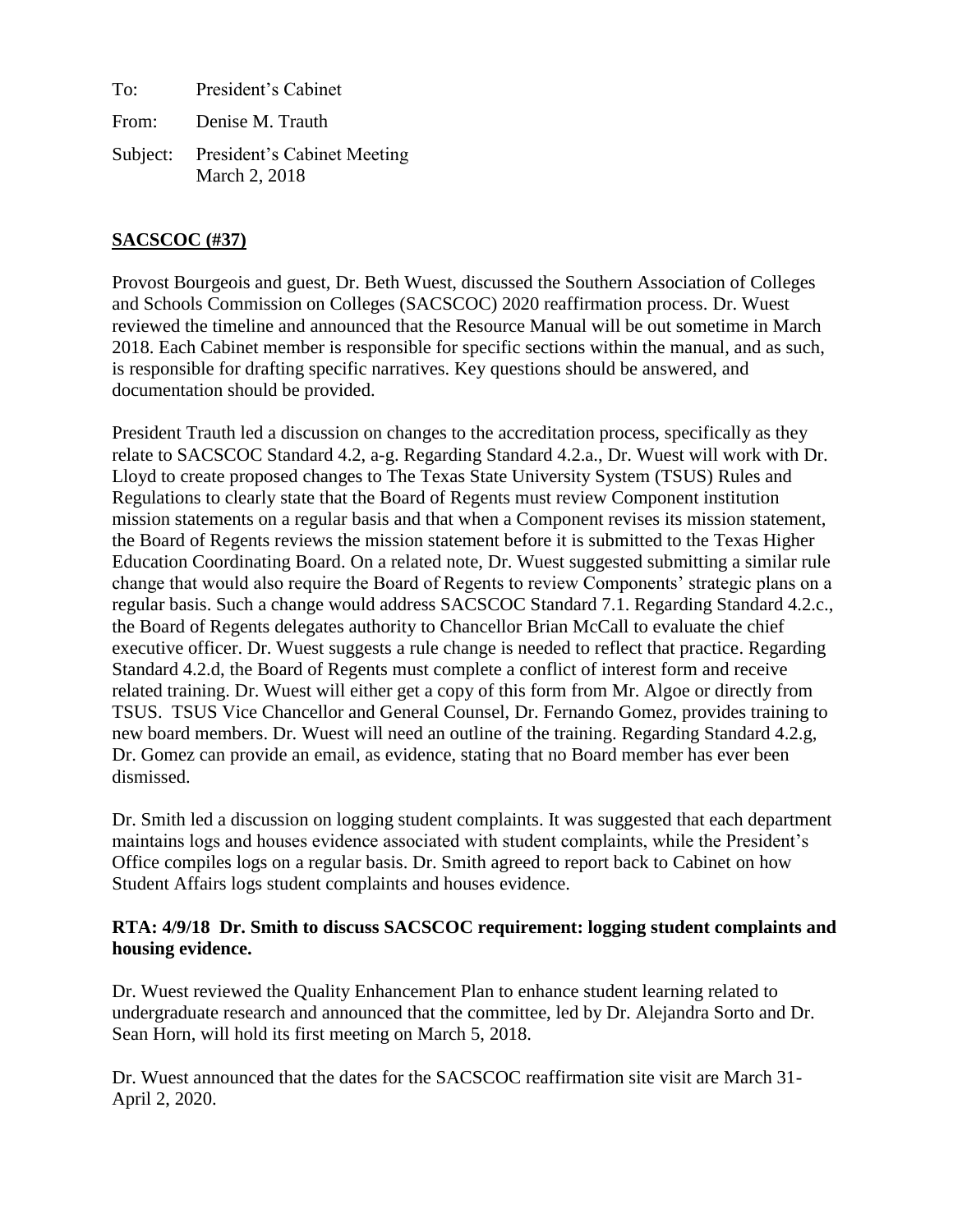## **University Golf Carts (#622)**

Mr. Algoe reviewed the new Operation of Golf Carts and Other Utility Vehicles UPPS. After discussion, Mr. Algoe agreed to amend the language advising to use extreme caution when driving golf carts and other utility vehicles on the bicycle paths along Comanche Street. Cabinet approved to send the proposed policy to the next review stage for introducing new UPPS's once the change is made. Once approved, Mr. Algoe will seek written authorization from the City of San Marcos to allow for golf carts to be driven on the bicycles paths along Comanche Street.

## **Naming Buildings (#240)**

Mr. Algoe proposed a guide to naming buildings. The intent of this guide is to offer direction when naming a new building or renaming a pre-existing building. Mr. Algoe will consider Cabinet suggestions and return with a revised draft.

## **RTA 4/30/2018 Review guide for naming buildings.**

### **Vendor Records Management**

Mr. Algoe provided an update on vendor maintenance procedures. Regarding the Individual/Sole Proprietorship Direct Deposit Authorization form, notarization of signatures are no longer required. Instead, confirmation from the hiring department is required. Entities are still required to have signatures notarized.

### **President's Update (#556)**

President Trauth shared her travel plans for March 2018, highlighting attendance at the Sun Belt Conference basketball tournament in New Orleans, meetings with legislators and representatives from TSUS in Washington, D. C., and conducting a site visit as an external reviewer for SACSCOC.

President Trauth announced that Dr. Joanne Smith received the Esther Lloyd-Jones Professional Service Award from the America College Personnel Association.

President Trauth announced that 15 teams, comprised of faculty and students, will showcase their research on March 11, 2018, at the Texas State Innovation Lab at South by Southwest.

### **Significant Issues (#01)**

Provost Bourgeois announced that he received a final report for a feasibility study that will drive the development of an African American studies minor. The minor is expected to begin being offered Fall 2019. He also announced that the new Latino/a studies minor will begin being offered Fall 2018. One new net faculty position was funded to support each new minor.

Provost Bourgeois discussed recent social media posts on Twitter. Cabinet discussed that @txst, the official Texas State Twitter account, is a tremendous platform for the university community to share positive news stories and events.